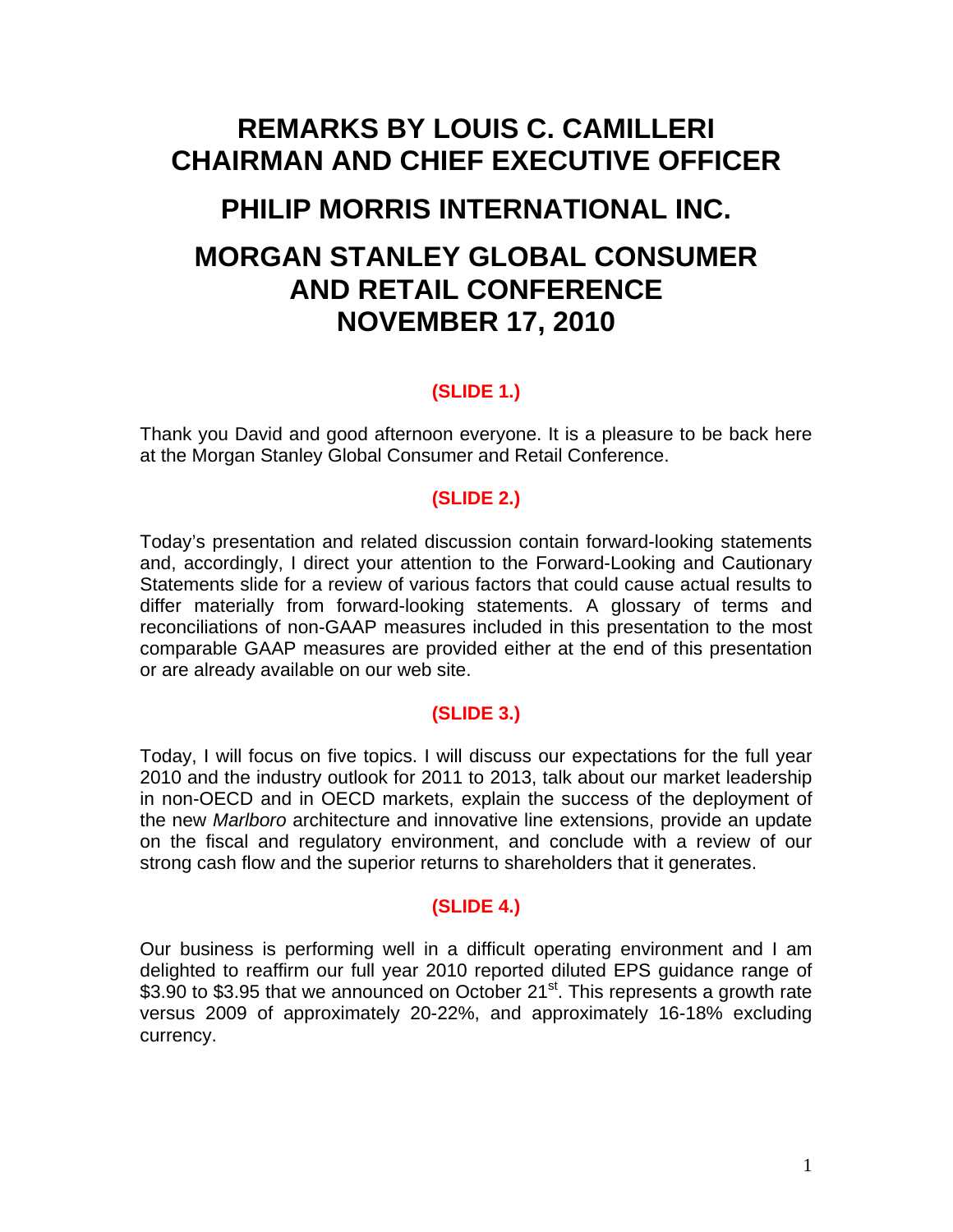#### **(SLIDE 5.)**

PMI volume was up 4.5% through the end of September this year, driven by our business combination with Fortune Tobacco in the Philippines. On an organic basis, volume was down 1.6%, and for the full year is expected to be down 2- 2.5%. This is driven by economic weakness in such markets as Spain, and disruptive tax increases in Greece, Japan, Turkey and Ukraine.

#### **(SLIDE 6.)**

PMI's market share momentum is solid. We expect to end the year with a market share of 35.2% in OECD and 23.7% in non-OECD markets, excluding China, the USA and duty-free, with a higher share in both in the fourth quarter compared to our average for the year. We have grown both organically and through our business combination with Fortune Tobacco in the Philippines. We believe that our share momentum reflects our steadfast focus on building equity across our broad portfolio of leading brands.

## **(SLIDE 7.)**

We have recently implemented or announced price increases in Argentina, France, Indonesia, Italy, Japan, Poland, Portugal, Russia and the UK. In addition, we will benefit in the fourth quarter from the revaluation of inventories in Japan. Therefore, we expect to generate a substantial price variance for the year, with a strong skew to the fourth quarter. These increases will obviously carry forward into 2011.

#### **(SLIDE 8.)**

Going forward, we expect to maintain our strong pricing power, which is based on our brand leadership and broad portfolio. However, competitive skirmishes do of course take place from time to time. A current example is Germany, where large pack size discounts have now become the norm.

## **(SLIDE 9.)**

Over the next three years, we forecast an average decline in cigarette industry volume of about 1.5%, with a 2.5% decrease next year followed by a more moderate decline thereafter. The more pronounced decline in 2011 reflects the impact of the large tax-driven price increase in Japan in October this year, continued depressed economic activity in such markets as Greece and Spain, and the impact of disruptive excise tax increases, such as the one announced in Mexico a few weeks ago.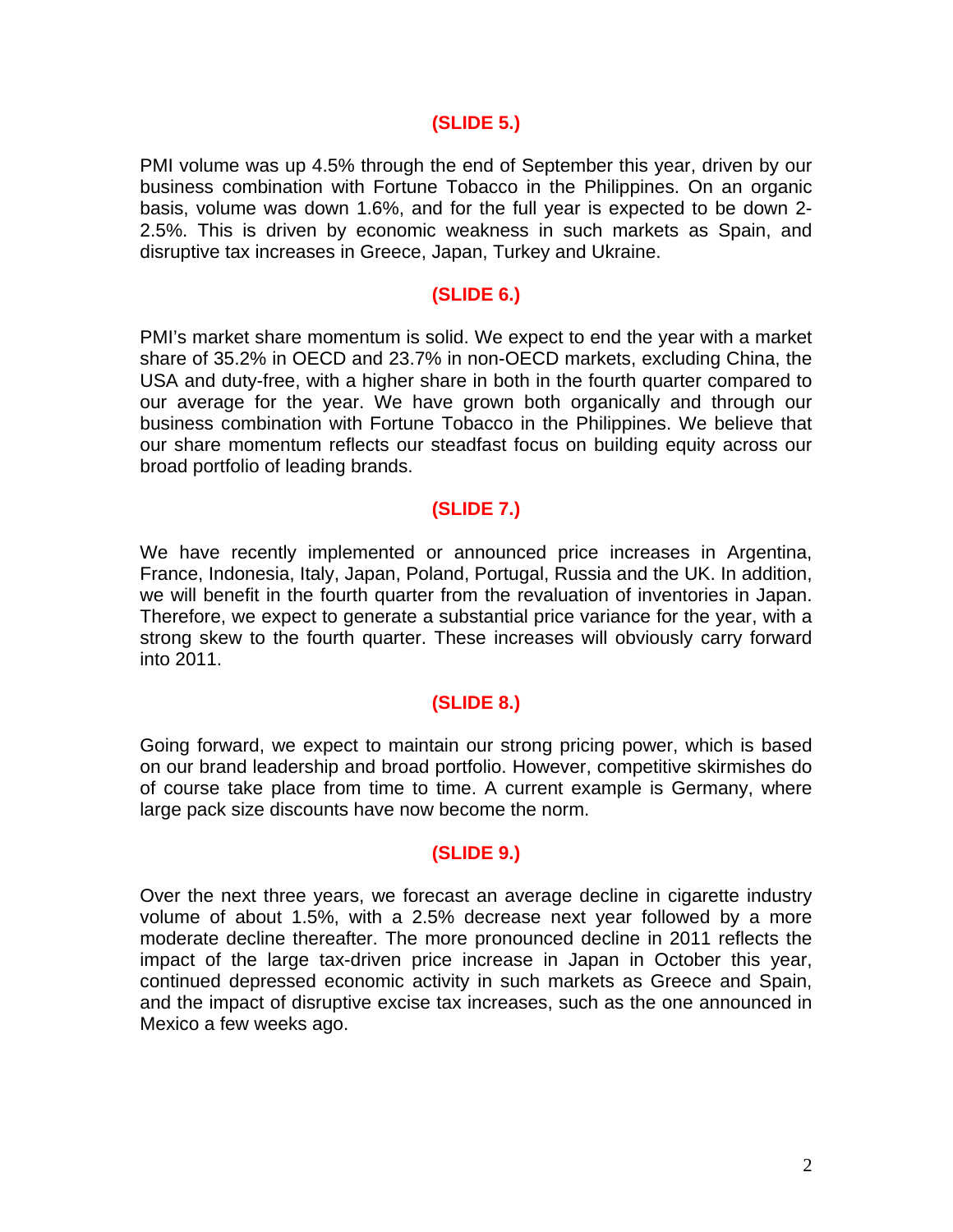#### **(SLIDE 10.)**

Our brand portfolio is performing well and we have solid market share growth momentum and an exciting pipeline of innovation. We therefore expect to outperform industry volume over the next three years, as we did this year.

## **(SLIDE 11.)**

The favorable impact of pricing will exceed the unfavorable impact of soft volume during this period, and, as a result, we expect solid net revenue growth. As the equilibrium between supply and demand for tobacco is now largely restored, we anticipate less pressure on leaf costs in 2012 and 2013. We will also continue our sharp focus on cost controls and productivity gains.

## **(SLIDE 12.)**

Whilst the operating environment is expected to remain challenging, we are confident in our ability to deliver growth through 2013 that is consistent with our annual currency neutral financial growth targets. Furthermore, in 2011 at least, we expect to have a currency tailwind, principally generated by more favorable exchange rates in non-OECD markets.

## **(SLIDE 13.)**

In the period 2011 through 2013, we will continue to further reinforce our position in non-OECD markets. We have made significant progress since 2004, when the majority of our volume was generated in OECD markets. In 2010, through the end of September, non-OECD markets accounted for well over half our volume.

## **(SLIDE 14.)**

We have established ourselves as the market leader in Indonesia, Ukraine and the Philippines, and as number two in Russia, Brazil, Egypt and Pakistan.

We recently established a PMI-controlled entity in India and agreed to the local contract manufacturing and distribution of *Marlboro* by Godfrey Philips India. These arrangements provide a stronger base from which to gradually expand our presence in this important market.

## **(SLIDE 15.)**

PMI is today, by a substantial margin, the overall leader in the top ten largest non-OECD markets, excluding China and duty-free, with a share estimated at 26.6%, well ahead of BAT, despite their clear leadership in Brazil, and also well ahead of Japan Tobacco.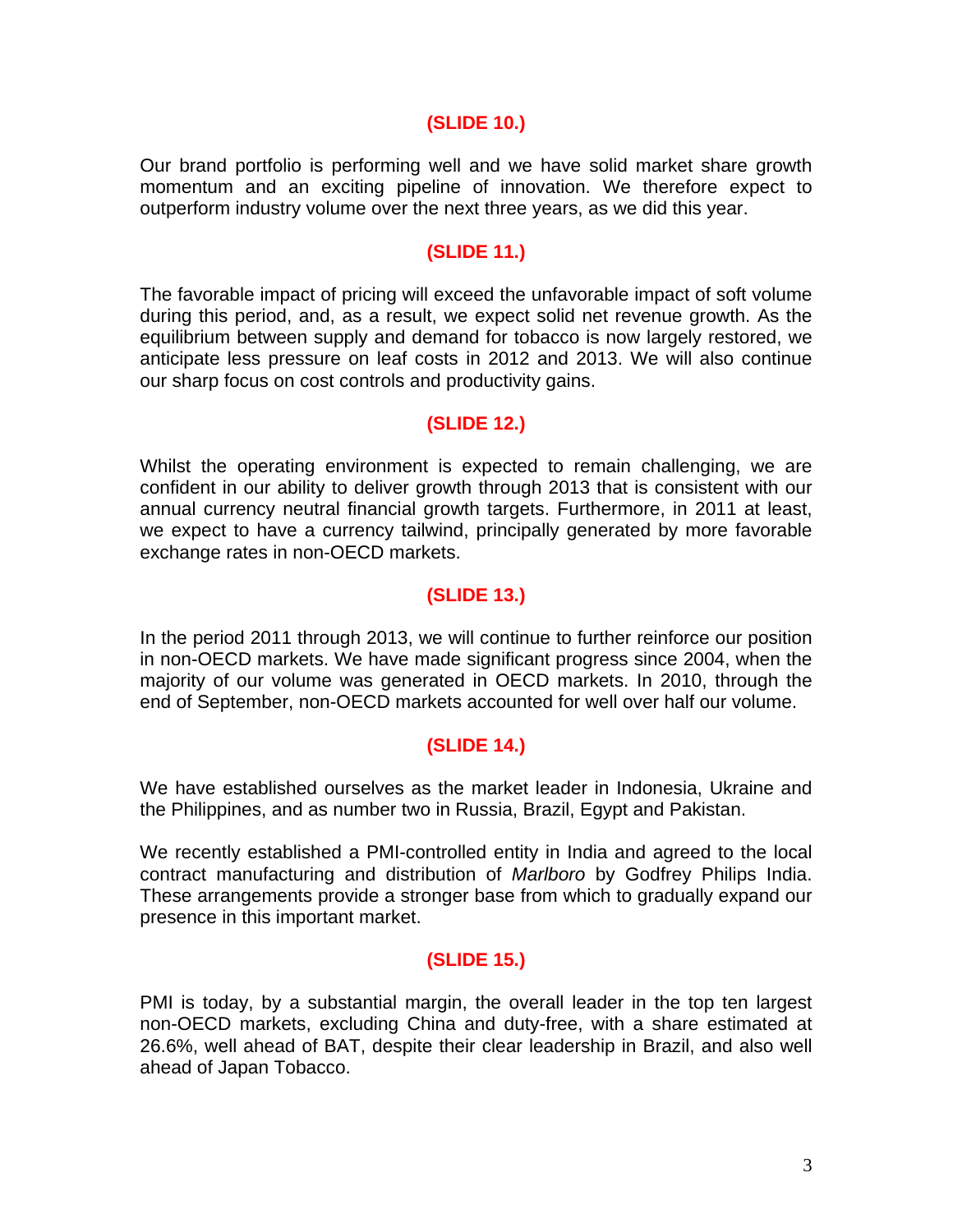It is worth highlighting that more than one in three cigarettes in these top ten non-OECD markets is produced and sold by local companies, providing PMI with further potential opportunities for organic growth and business development activities.

## **(SLIDE 16.)**

How have we established our market leadership in the largest non-OECD markets?

In most instances, we started with the introduction of *Marlboro*, the most recognized and aspirational cigarette brand worldwide. *Marlboro* was the first brand we introduced in such markets as Egypt and Russia, and is our current entry point in such markets as Bangladesh, India and Vietnam.

## **(SLIDE 17.)**

We built scale and infrastructure by working, where appropriate, with local partners in local manufacturing, distribution and sales. Algeria and Egypt are two good examples of this approach, where our business is performing very strongly.

# **(SLIDE 18.)**

We sought financially attractive acquisitions and other business development opportunities to expand our presence. Excellent examples of this approach are Indonesia, Pakistan and the Philippines.

## **(SLIDE 19.)**

We expanded our international brand portfolio in order to ensure that we were well positioned in all profitable price segments. This was our approach in Russia and Ukraine, where we moved from importing a few mostly mid-price and premium brands in the early 1990s to the local manufacture and distribution of a strong and broad portfolio.

## **(SLIDE 20.)**

Today, just over half our volume in these top ten largest non-OECD markets are local heritage brands, such as *Optima* in Russia, *A Mild* in Indonesia, *Fortune* in the Philippines and *Morven Gold* in Pakistan, that we have either developed ourselves or acquired.

While well-established in many markets, *Marlboro* clearly has opportunities for further expansion as purchasing power increases and consumers trade up to premium offers. *Parliament*, *Chesterfield*, *L&M* and *Bond Street* are all well positioned in Eastern Europe, and *L&M* is well-established in Algeria, Brazil,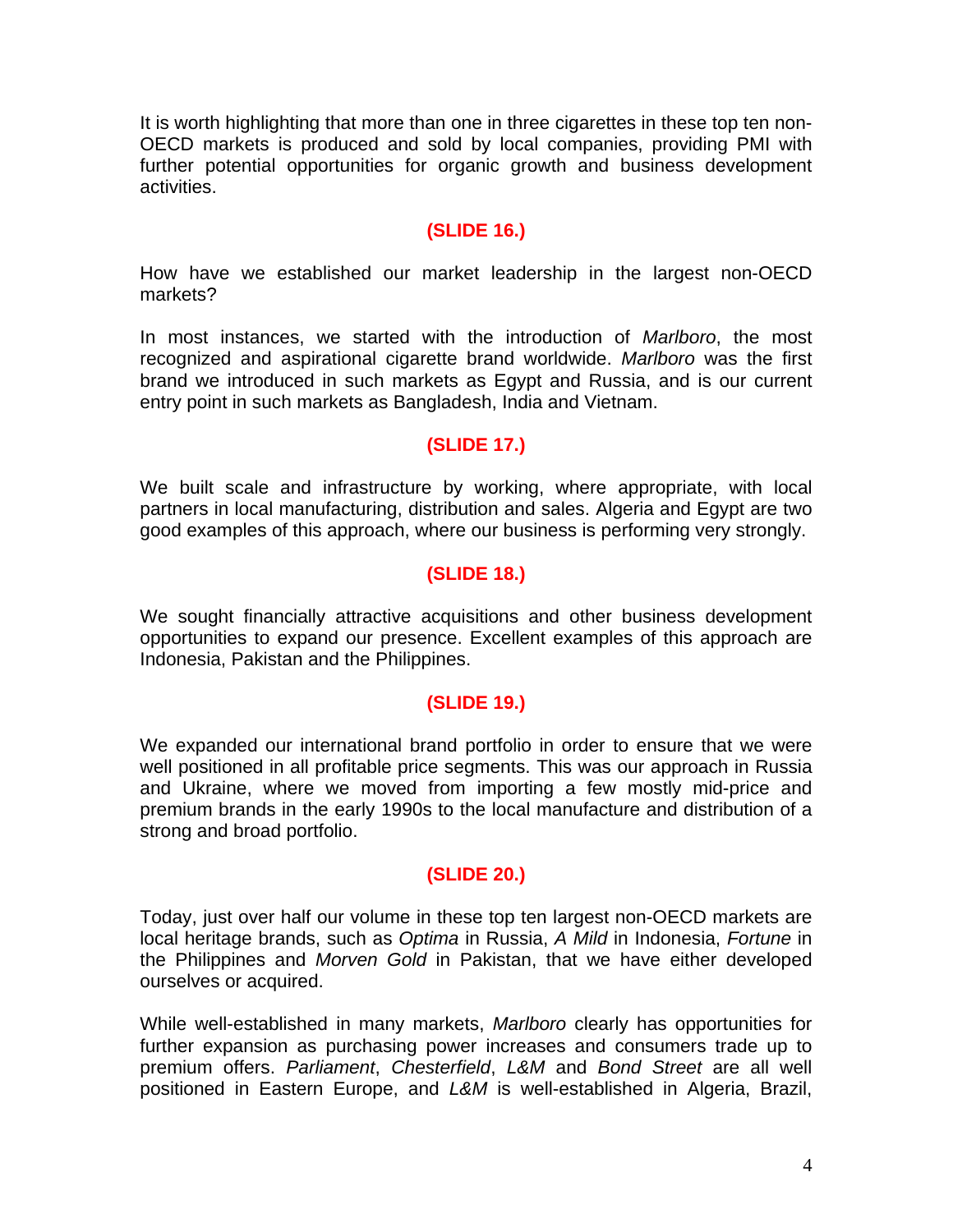Egypt and Thailand, though there is still significant untapped potential across our international brand portfolio.

# **(SLIDE 21.)**

In common with all other global consumer products companies, we will continue to focus on non-OECD markets going forward as they generally offer favorable demographic trends, economic growth, and increasing consumer purchasing power.

# **(SLIDE 22.)**

This chart plots industry volume growth over the period 2005 to 2010 against population growth over the period 2006 to 2009 for the top ten largest cigarette markets, excluding China, the USA and duty-free. As you can see, the markets that increased in size are all non-OECD markets that had a growing adult population, namely India, Indonesia and the Philippines. Coincidentally, these are also the countries that had the highest economic growth rates.

Brazil and Turkey also had expanding adult populations and growing economies. However, industry volume declined over this period in both these markets, due to disruptively large excise tax increases in 2009 and 2010, respectively, and the consequent increased prevalence of illicit trade.

## **(SLIDE 23.)**

Here we have plotted the relative size of the premium and above segment on a year-to-date September 2010 basis against GDP per capita in 2009. This confirms the clear link between the size of the premium segment and economic prosperity. Therefore, as consumer purchasing power in non-OECD markets increases, the premium and above segment in these markets should grow.

## **(SLIDE 24.)**

Since 2004, these trends have translated into an increase in the share of OCI that we have generated in non-OECD markets. This reached 36.1% this year through September.

## **(SLIDE 25.)**

Complementing our leadership in these ten largest non-OECD markets is our leadership in the ten largest OECD markets, excluding the USA and duty-free. PMI is the market leader in six and number two in three.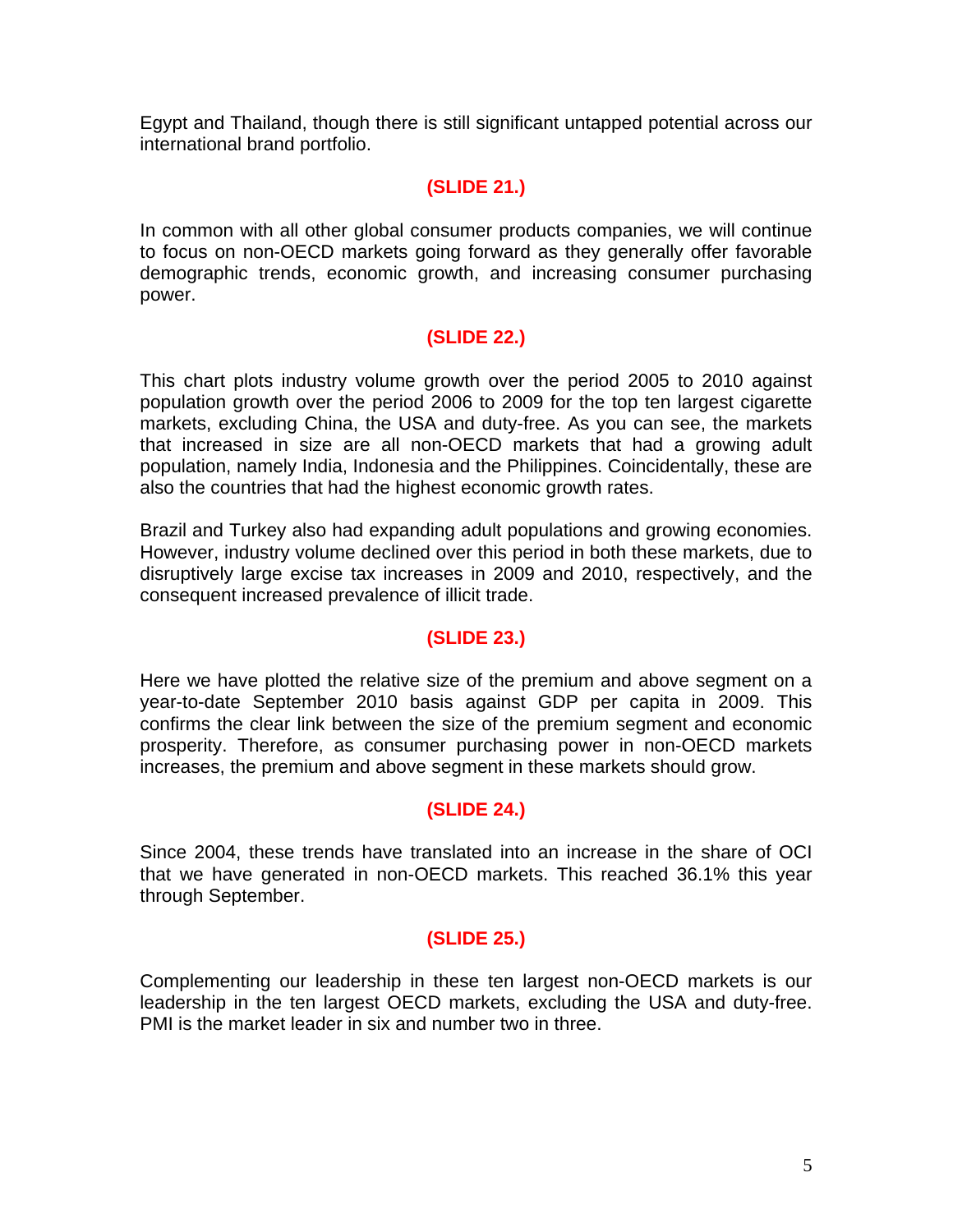#### **(SLIDE 26.)**

Overall, PMI is the clear leader with an estimated 33.2% share of these top ten OECD markets. Almost two thirds of Japan Tobacco's estimated 29.6% share is generated in Japan alone, while BAT has about half the share of PMI, and Imperial is the fourth largest company.

Nevertheless, with two out of three cigarettes sold in these markets belonging to competitors, we clearly have plenty of opportunity for further expansion in OECD markets by growing our market share.

## **(SLIDE 27.)**

*Marlboro* has a very strong position, accounting this year through September for 46.2% of our volume in these markets. All our other international brands account for a combined 44.2%, with strong positions for *Lark* in Japan and Turkey, *L&M* in Germany and Poland, *Parliament* in Turkey and Korea, the *Philip Morris* brand notably in France, and *Chesterfield* in Italy and Spain. The local heritage brands *Diana* and *Delicados* play an important role in our portfolio in Italy and Mexico, respectively.

# **(SLIDE 28.)**

A key element in our continued success in both non-OECD and OECD markets is our brand portfolio strategy. We are continuing the deployment of the new *Marlboro* architecture, focusing on consumer-relevant innovation, strengthening our other key international brands across all price segments, and judiciously developing our local heritage brands.

## **(SLIDE 29.)**

In 2009, the volume of *Marlboro* exceeded the total volume of the four largest Japan Tobacco brands and the total volume of BAT's four largest international brands. In addition, at 209 billion units, the combined volume of PMI's next four largest brands, *L&M*, *Bond Street*, *Philip Morris* and *Chesterfield*, was similar to those of the largest BAT brands and similar to the largest JT brands excluding their volume in Japan. Furthermore, PMI has two additional brands among the top fifteen international brands, namely *Parliament* and *Lark*.

## **(SLIDE 30.)**

*Marlboro* is the only truly global cigarette brand. The development and deployment of the new architecture, with its Flavor line, its smoother-tasting Gold line, and its Fresh line, have reinforced brand loyalty, expanded the reach of the brand to a wider group of adult smokers, and helped us to develop and launch unique line extensions for each.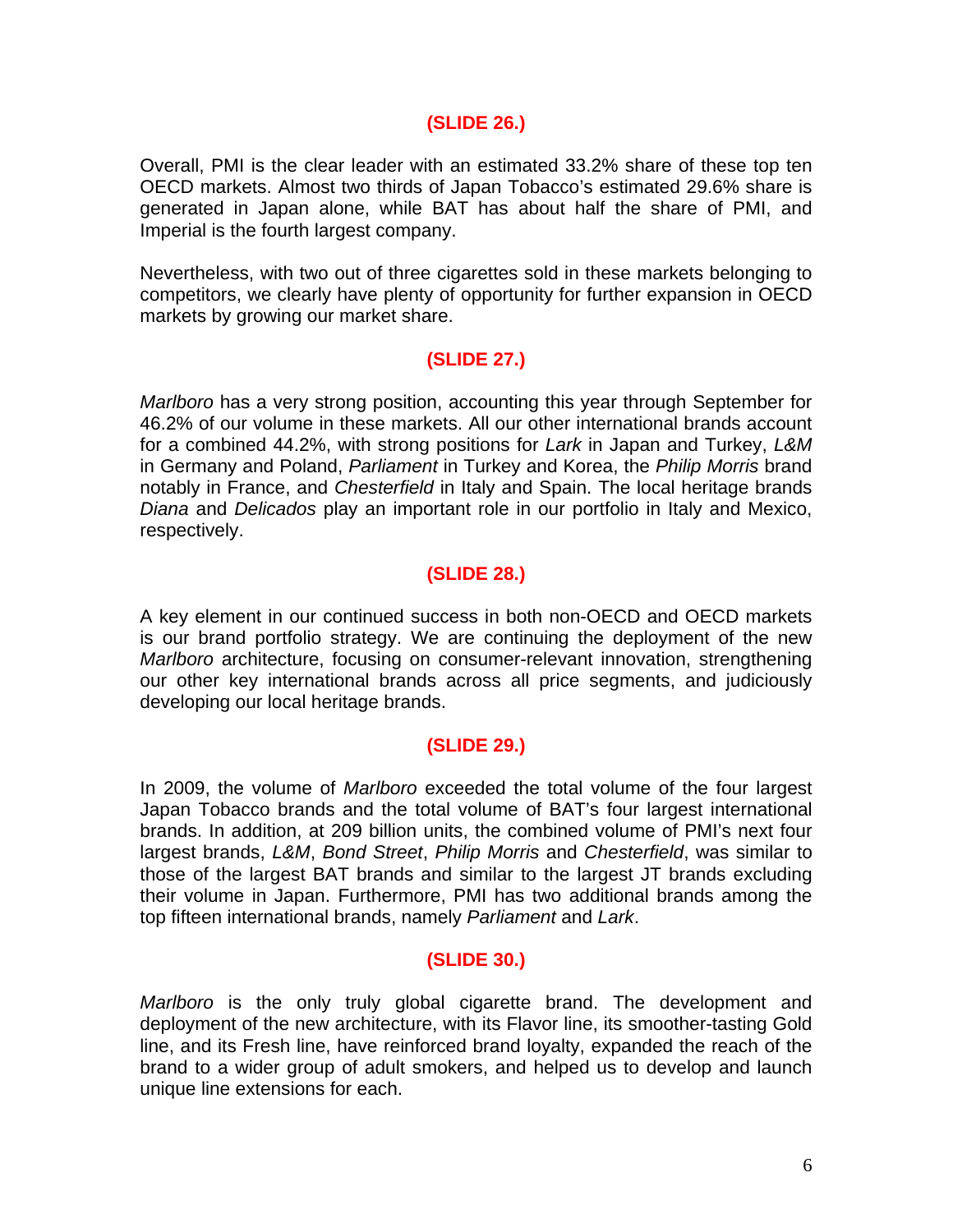#### **(SLIDE 31.)**

One of the most innovative new products that we have launched since the spin is *Marlboro Filter Plus*, or *Flavor Plus*, with a tobacco plug in the filter for added flavor. It is now available in over 40 markets and achieved a market share in the third quarter this year of at least 1% in 12 markets, and at least 0.5% in a total of 26 markets.

## **(SLIDE 32.)**

*Marlboro Gold Touch* is a slightly slimmer, smooth-tasting cigarette in a compact box. It is now available in nearly 30 markets and achieved a market share in the third quarter of at least 1% in seven markets, and at least 0.5% in a total of 18 markets.

## **(SLIDE 33.)**

Innovations around the *Marlboro* Fresh line have included different levels of mentholation, and mentholated threads and capsules in the filter. One of ourmost successful products is *Marlboro Black Menthol*, originally developed in Japan, and now successfully expanded into several other Asian markets. Its market share in the third quarter this year was strong across the Region, particularly in Hong Kong and Japan, where it achieved a share of 3.2% and 1.2%, respectively.

## **(SLIDE 34.)**

*Marlboro* is performing strongly on a global basis, and is stable or growing in all four Regions. Globally, its share is stable at an estimated 9.1% year-to-date through September, and up slightly to an estimated 9.3% in the third quarter.

## **(SLIDE 35.)**

There are signs of improvement in the EU Region, where *Marlboro*'s regional share has increased sequentially since the first quarter of this year, despite the unfavorable impact of increased tax-driven price gaps in Greece and very high consumer price sensitivity in Germany.

#### **(SLIDE 36.)**

I would like to highlight some of the markets where *Marlboro* is performing particularly well.

In Italy, *Marlboro*'s year-to-date September market share was up 0.3 points to 22.9%, behind the success of *Marlboro Gold Touch*, a slightly slimmer, lighter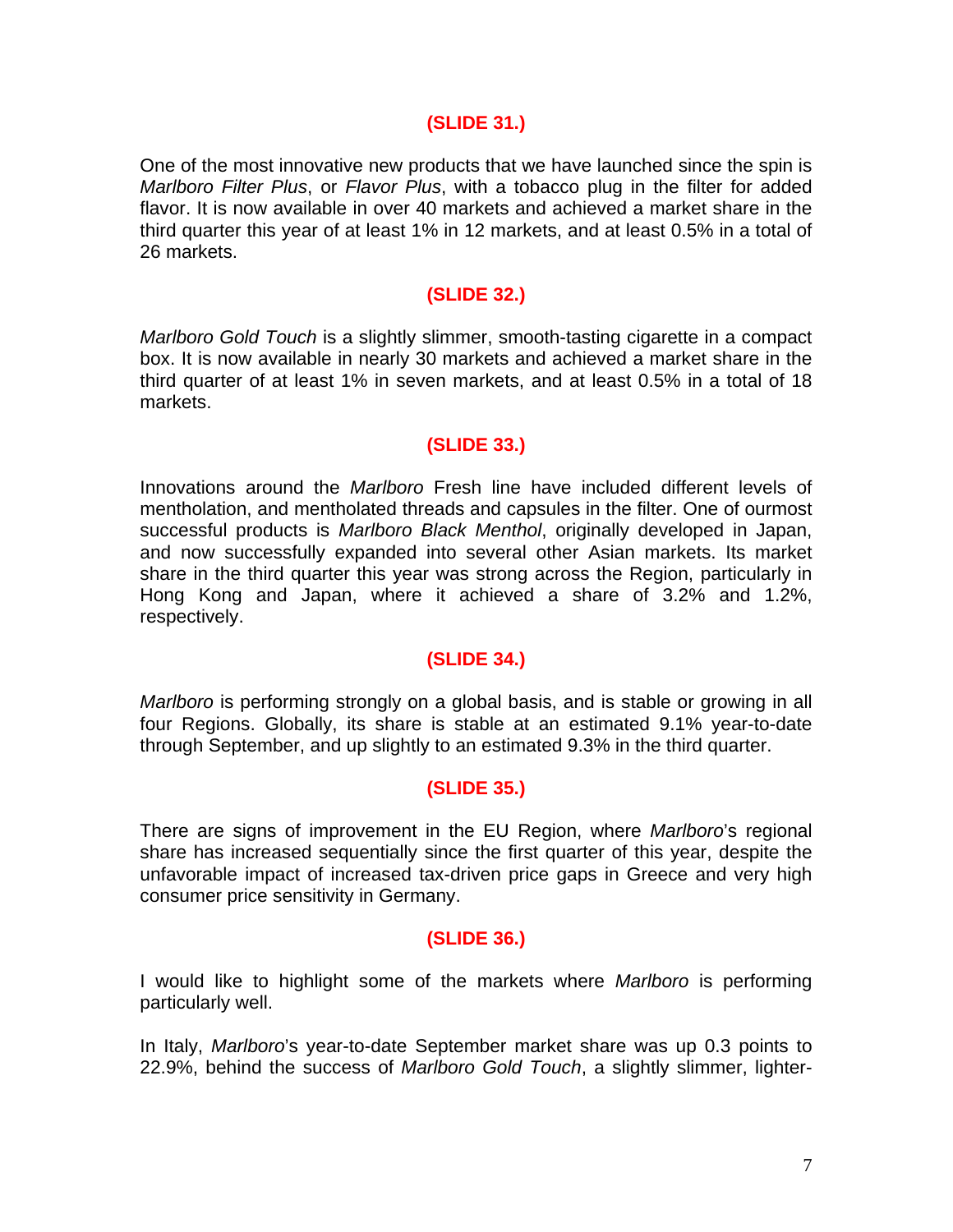tasting cigarette, and the recent launch of *Marlboro Core Flavor*, a full-flavor variant in the same slimmer format.

#### **(SLIDE 37.)**

In Central Europe's largest market, Poland, *Marlboro* has continued to expand its market share, from 8.4% in 2008 to 10.2% this year through the end of September.

# **(SLIDE 38.)**

Across North Africa, *Marlboro* is having an exceptional year. Volume and share increases in Algeria, Egypt, Morocco and Tunisia have translated into a market share in North Africa of 8.4% year-to-date September, a gain of 1.9 share points.

## **(SLIDE 39.)**

Since 2008, we have been very active in Japan in developing and launching consumer-relevant innovations, with a particular focus on the menthol category and *Marlboro* as our top priority. Our latest successful launch was *Marlboro Ice Blast*, a menthol capsule product, which reached a 0.9% market share in the third quarter, helping to drive the market share of *Marlboro* up 0.4 share points to 10.9% year-to-date. At the same time, *Marlboro* increased its share of the growing menthol segment by 0.6 points to 27.9%.

## **(SLIDE 40.)**

*Marlboro* is growing even faster in Korea, where excellent execution of more traditional themes, along with some innovative line extensions, drove more than five consecutive years of *Marlboro* share growth and added another share point year-to-date September 2010 to reach 6.9%. During this period, *Marlboro*'s share of Legal Age (minimum 19) – 24 year old smokers grew from 8.5% in 2004 to 28.1% this year.

## **(SLIDE 41.)**

While we introduced further line extensions for *Marlboro* this year in Mexico, the key focus recently has been on the roll-out of the new architecture, and in particular the new packaging for *Marlboro Red* and *Marlboro Gold*. Both have been very well accepted by adult consumers, propelling *Marlboro* to a record market share of 48.9% year-to-date through the end of September.

## **(SLIDE 42.)**

A balanced pricing strategy, brand and market leadership, consumer-relevant innovation, cost controls and productivity programs, and judicious investments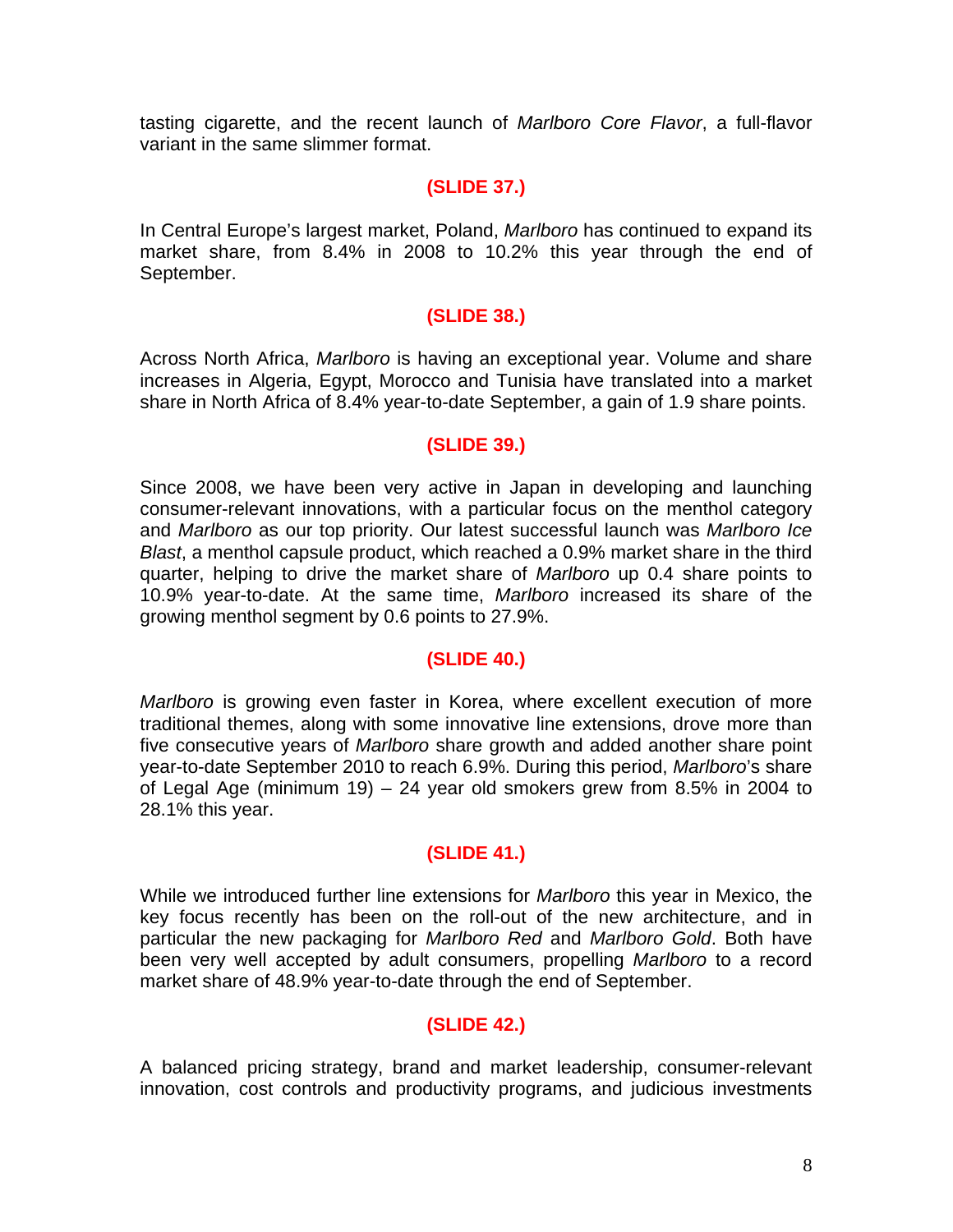behind the business are all necessary ingredients for success. However, there are two important additional areas that need to be carefully anticipated and managed in order to grow profitability consistently. These are the fiscal and the regulatory regimes applicable to tobacco products in every market in which we operate.

## **(SLIDE 43.)**

As you know, when it comes to excise taxes, it is the rate of increase and the structure that are of paramount importance.

#### **(SLIDE 44.)**

The optimal approach, we believe, is regular, reasonable increases in excise taxes. This enhances government revenues and makes them much more predictable.

Today, most governments implement reasonable specific rate increases on a regular basis or participate in price increases through ad-valorem tax elements.

## **(SLIDE 45.)**

For example, in the Euro-zone, excise taxes on tobacco products have been increasing at a fairly steady and reasonable pace, averaging 1.4%, from a little over 50 billion Euros in 2005 to 53 billion Euros in 2009, despite an average decline of 2.1% in industry volume in these markets over the same period.

#### **(SLIDE 46.)**

The EU-wide rules regarding the taxation of tobacco products have recently been updated through 2018. The new rules are an improvement in that they provide the option for governments to implement an almost fully specific excise tax structure, call for gradual increases in the minimum tax yields with transition periods for certain countries in Central Europe, provide a Minimum Excise Tax mechanism that can be an effective fiscal tool to limit downtrading, and propose a gradual reduction in the tax advantage of fine cut products.

#### **(SLIDE 47.)**

The evidence in favor of a reasonable approach to cigarette excise taxation notwithstanding, countries do, from time to time, implement unreasonably large disruptive increases. Brazil and Ukraine in 2009; Australia, Greece, Japan, Romania and Turkey in 2010: all have implemented large excise tax increases. When passed on to the consumer, these have usually resulted in significant industry volume declines and a surge in the incidence of illicit trade.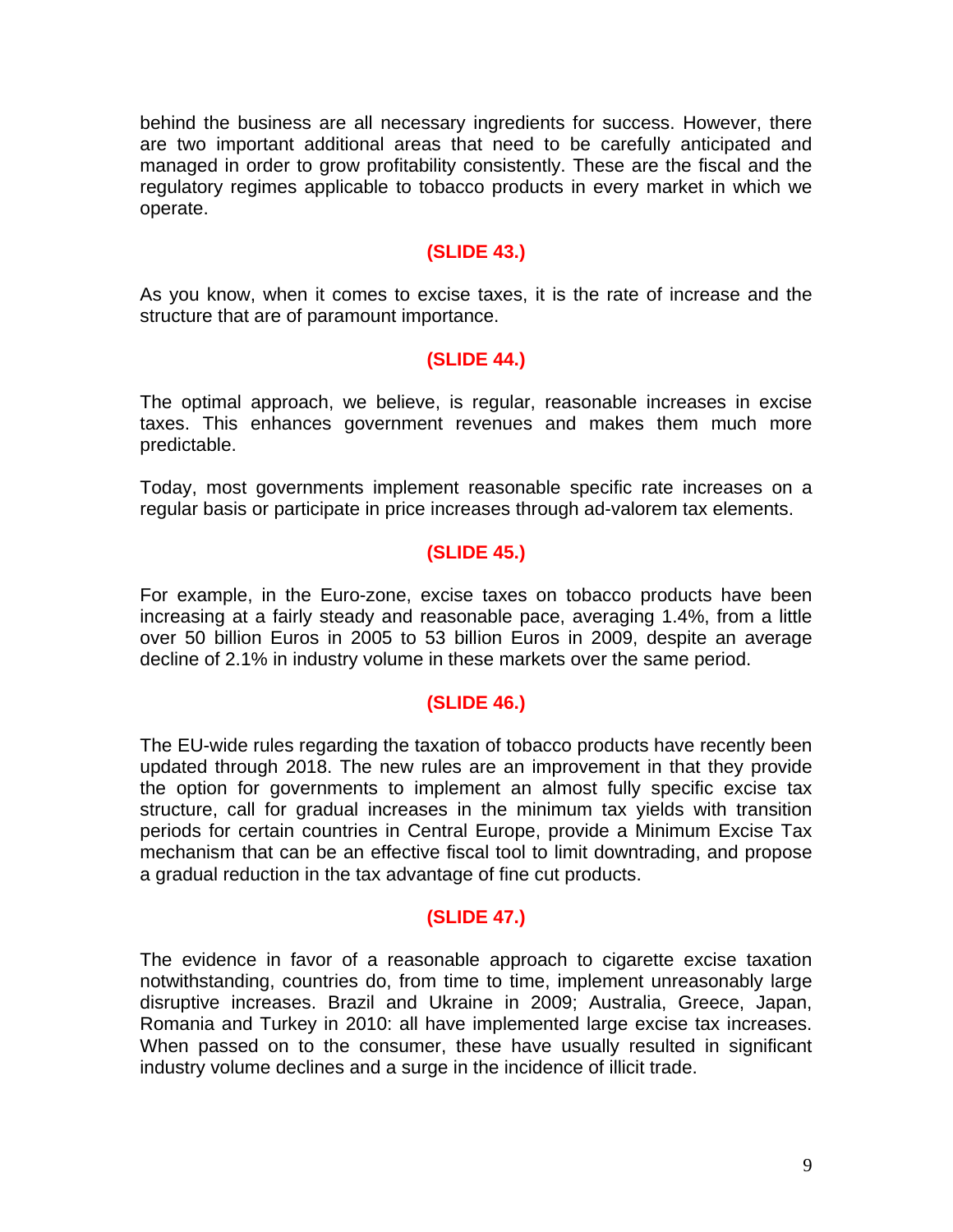#### **(SLIDE 48.)**

In the current environment, where many governments are seeking remedies to reduce large budget deficits, it is not surprising that there is additional pressure on excise taxes. We are, obviously, still at the early stage of most countries' budgetary processes, so the overall final outcome for 2011 remains to be determined.

#### **(SLIDE 49.)**

However, what we do know to date is relatively balanced. In January, Indonesia will raise its excise taxes by an average of 7%, broadly in line with inflation. Initial indications are that the Japanese government will not increase taxes in 2011. The Polish government has approved a 4% increase in the specific excise tax as of January 2011. The Russian Parliament's Budget and Tax Committee has recommended tax increases for 2011 through 2013 that, we believe, are manageable. The one known disruptive excise tax increase will be in Mexico, where a 7 Pesos per pack increase has been legislated for 2011 and awaits the President's signature. This proposal means that the average tax burden on cigarettes in Mexico will increase by 50% in one fell swoop.

## **(SLIDE 50.)**

One of the positive developments in 2009 and 2010 has been the increased law enforcement measures against contraband in the Canadian provinces of Ontario and Quebec. Year-to-date September 2010 industry volume in Canada has consequently increased by 11%.

Reinforced measures against illicit trade also present us with a potential opportunity in the EU, where all the four major international cigarette manufacturers are working with OLAF, the EU-wide anti-fraud office, to combat this phenomenon. In 2009, illicit sales represented an estimated 61 billion cigarettes, or about 9% of total consumption in the EU. Illicit trade estimates in the EU range from 1% to 25% of consumption at a country level.

#### **(SLIDE 51.)**

Very regretfully, there are a number of fiscal and regulatory measures, enacted or being considered in several markets, which, in our opinion, have encouraged, or will encourage, illicit trade. Based on empty pack surveys, we estimate, for example, that the illicit trade of cigarettes surged in Turkey, Romania and Brazil, following very substantial tax increases, to over 10%, over 20% and over 30% of consumption, respectively. Estimates of illicit trade are also very high in two markets where we are contesting the introduction of display bans, namely Ireland and Norway.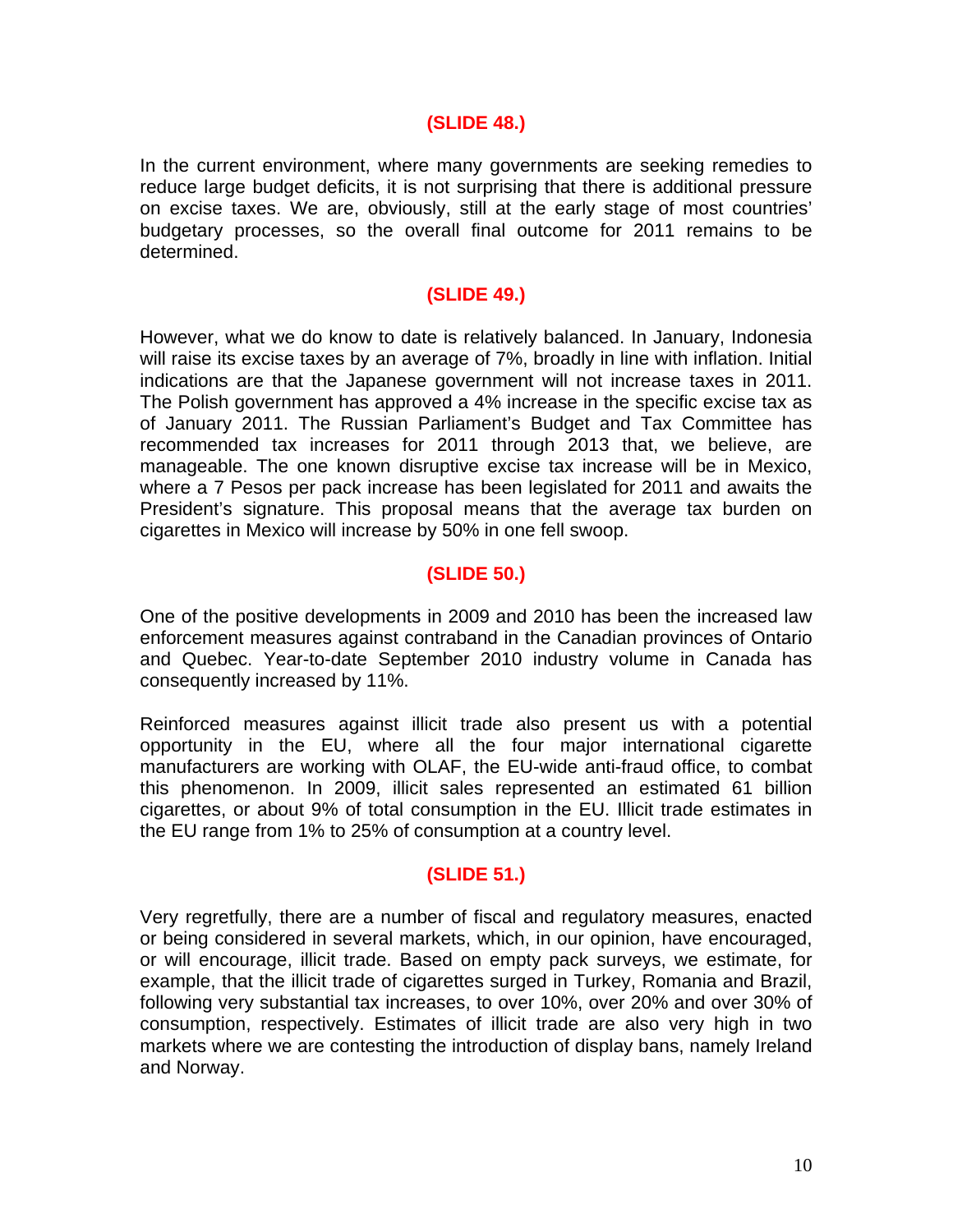#### **(SLIDE 52.)**

On the regulatory front, there are currently three emerging challenges that we are strongly opposing: product display bans, plain packaging and bans on the use of all ingredients in tobacco products. The one that has had the most focus from investors is plain packaging and, in particular, the proposal of the Government in Australia.

## **(SLIDE 53.)**

As you know, the results of the last general election in Australia were indecisive and returned a minority Labor Government. The previous Prime Minister announced his intention to introduce legislation that would mandate some form of plain packaging in 2012. The new Government has indicated that it expects to proceed with such a proposal, even though IP Australia, the Government's own agency responsible for advising on intellectual property policy matters, has stated that it believes that plain packaging "may not be consistent with Australia's intellectual property treaty obligations," and "would make it easier for counterfeit products to be produced and would make it difficult to readily identify these counterfeit goods."

# **(SLIDE 54.)**

There are multiple reasons why we oppose regulations like plain packaging, point of sale display bans and ingredients bans.

A plain packaging measure would not only constitute an expropriation of our valuable trademarks, but would effectively represent the confiscation of our branded business. Plain packaging would also harm competition and encourage illicit trade to the detriment of public health objectives and at the expense of government revenues. We also believe that a plain packaging measure would violate various constitutional protections and international trade agreements that safeguard intellectual property rights.

At the heart of our opposition to all such regulations is the fact that there is no credible evidence that any of them would reduce consumption, smoking incidence or initiation.

## **(SLIDE 55.)**

Whilst PMI has a proven track record of successfully operating in highly regulated environments, we will continue to use all necessary resources and extensive stakeholder engagement, and where necessary litigation, to actively challenge unreasonable regulatory proposals. We will also seek to ensure that the public, as well as decision makers, understand the relevant facts and consequences of the measures being proposed.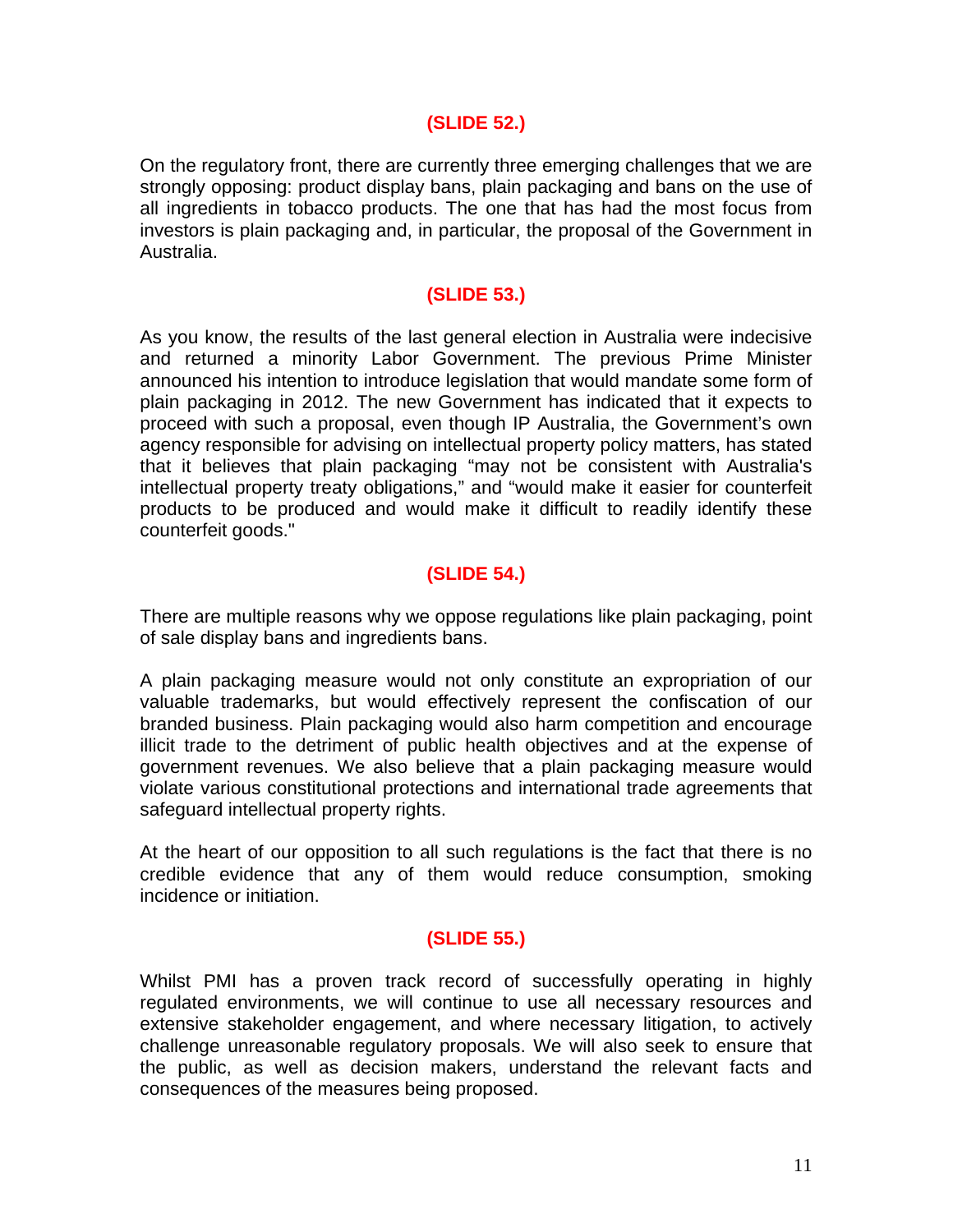#### **(SLIDE 56.)**

Our focus on the key success factors listed on this slide should enable us to generate sustained profit growth going forward, which, in turn, will feed a strong and increasing cash flow, that we will further enhance through the proactive management of our working capital.

#### **(SLIDE 57.)**

You may recall that, this time last year, I announced a three-year program to generate an additional \$750 million to \$1 billion in working capital savings. I am pleased to report that we have already achieved the majority of this working capital reduction target. This has been accomplished by further optimizing our supply chain, and our tobacco leaf and finished goods inventories, and continued progress in the adoption by governments, particularly in Central Europe, of more rigorous forestalling regulations that limit stock build-ups at the time of tax increases.

#### **(SLIDE 58.)**

Our free cash flow through the end of September this year reached 36.6% of net revenues. As you can see on this chart, we clearly outperformed all our company peers and all our tobacco sector competitors in this key measure.

#### **(SLIDE 59.)**

Between the March 2008 spin and the end of September this year, we generated \$23.7 billion in operating cash flow, despite an unfavorable currency impact in 2009. With one quarter to go, we have already surpassed our three-year target by \$2.0 billion.

#### **(SLIDE 60.)**

This growing cash flow is the foundation that permits us to reward our shareholders in a generous manner. Since the spin, we have increased our dividend by a cumulative 39%, from an annualized rate of \$1.84 to \$2.56 per share.

#### **(SLIDE 61.)**

Our dividend yield on November  $12<sup>th</sup>$  was 4.3%, which places us in the top tier of our peer group and in line with our international tobacco competitors.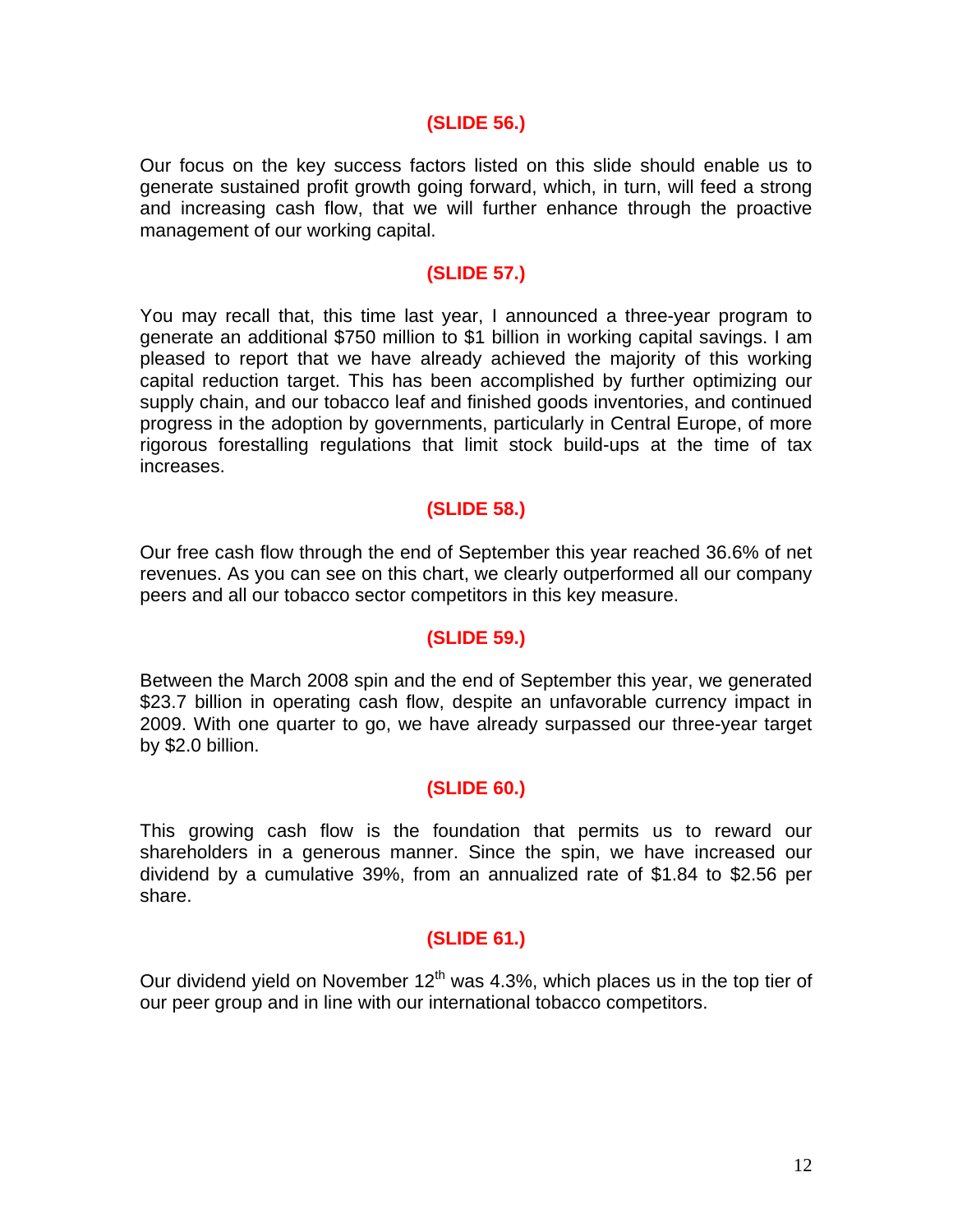#### **(SLIDE 62.)**

In the period March 2008 through the end of September 2010, we spent \$14.9 billion to purchase a total of 315 million shares, representing 14.9% of our shares outstanding at the time of the spin.

#### **(SLIDE 63.)**

PMI is one of only a handful of consumer goods companies to have maintained its share repurchase program throughout the economic recession. Amongst our industry peer group, our spending on share repurchases since the spin is surpassed only by Nestle, and we are clearly well ahead of our tobacco peers.

#### **(SLIDE 64.)**

When looking at share repurchases in terms of the percentage of shares outstanding in 2008, we are ahead of Nestle with our program and lead the tobacco sector as well.

#### **(SLIDE 65.)**

By the end of this year, we expect to have returned nearly \$27 billion to our shareholders since March 2008 in the form of dividends and share repurchases. This represents over a quarter of our current market capitalization.

#### **(SLIDE 66.)**

Our total shareholder return in US Dollars during the period March 2008 through November  $12<sup>th</sup>$ , 2010, has been 32.7% a significantly superior performance to both our company and tobacco peers, and well ahead of the S&P 500's return during the same period.

This year alone, our total shareholder return in US Dollars has been 28.2% through November  $12<sup>th</sup>$ , again a much better performance than our peers.

#### **(SLIDE 67.)**

We believe that investors increasingly recognize PMI's strong underlying value. As shown on this chart, we generate a much higher return on capital invested than our main competitors, driven by our superior brand portfolio, excellent geographic balance, efficient manufacturing footprint, and our judicious spending on quality acquisitions and capital improvements.